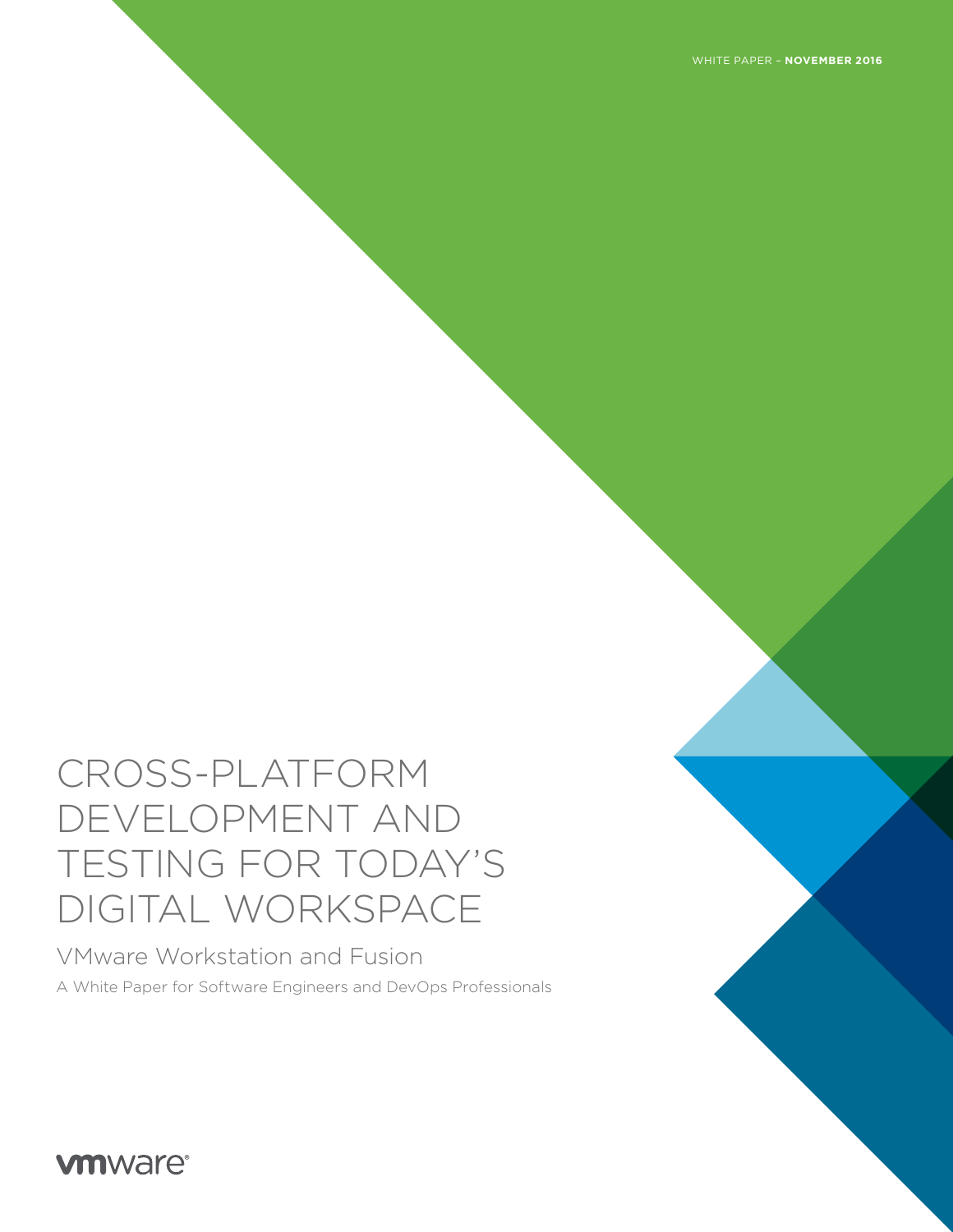### Table of Contents

| Overview                                   | 3 |
|--------------------------------------------|---|
| The New Demands of Software Development    | 3 |
| Introducing VMware Workstation and Fusion  | 3 |
| Improving Organizational Agility           | 4 |
| Boosting Software Development Productivity | 4 |
| Enhancing System Security                  | 5 |
| Learn More                                 | 6 |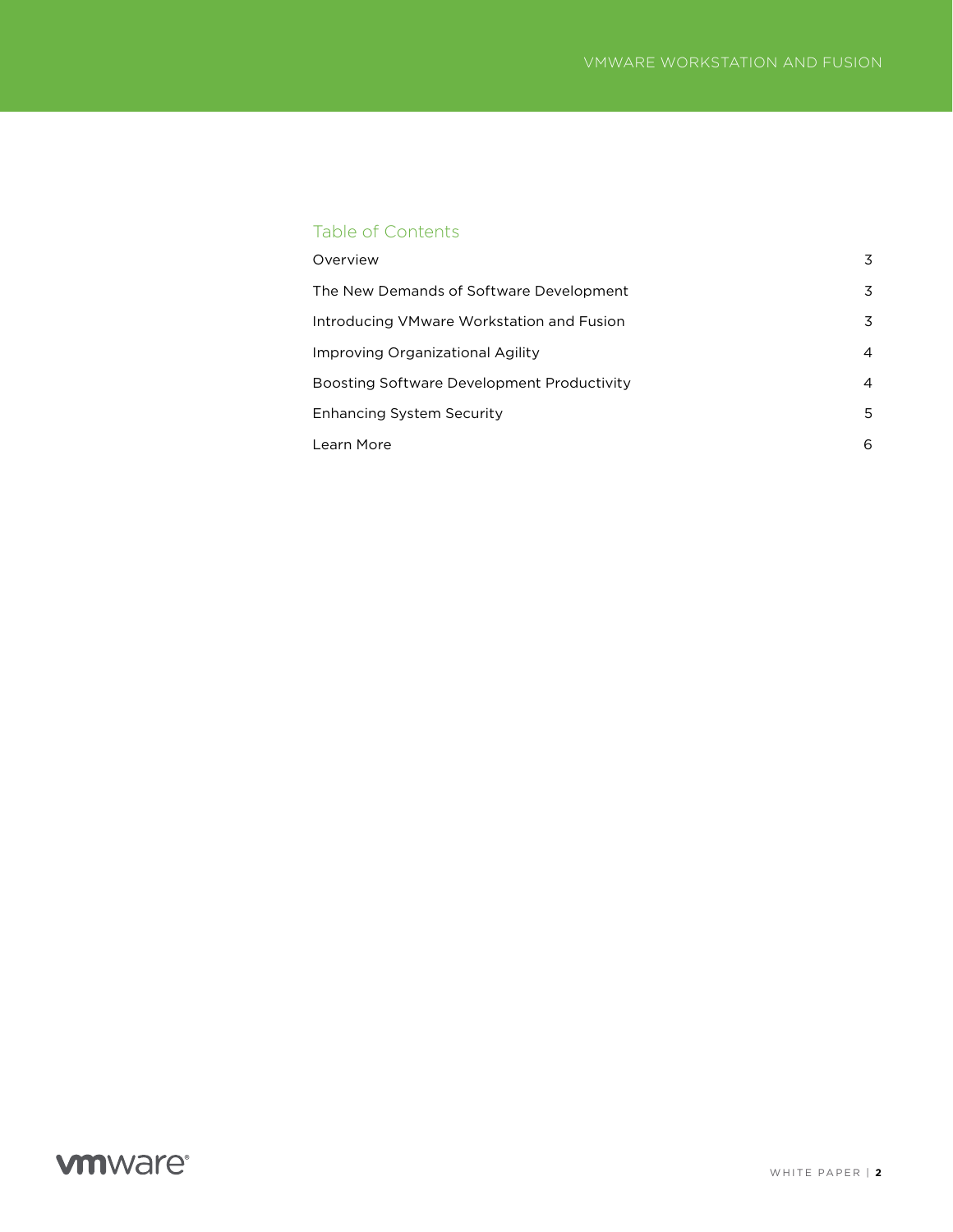#### <span id="page-2-0"></span>**Overview**

In today's world, enterprises need to move faster and be more flexible in application development, testing and QA to keep up with the competition and meet customer expectations for shorter cycle times and higher service levels. This is especially challenging in a new digital workspace that features a diverse app ecosystem with desktop, remote, mobile, SaaS and Universal apps running on a variety of personal systems and smart devices.

This white paper discusses how VMware Workstation™ and VMware Fusion™ provide the foundation for modern engineering that enables development teams move faster and more flexibly while streamlining time and cost requirements.

#### The New Demands of Software Development

Todays work environment creates tremendous complexity for software engineering teams and those involved with DevOps or Agile workflows related to user systems in the enterprise. You are responsible for developing and testing a growing number of applications for varied operating systems and computing platforms. And you're being asked to move faster to meet customer expectations and be more flexible to changes in the business. All while supporting a diverse app ecosystem with desktop, remote, mobile, SaaS and Universal apps running on a variety of personal systems and smart devices. You're also managing concerns about app security without disrupting workflows or end users' productivity.

#### Introducing VMware Workstation and Fusion

Workstation and Fusion provide a cross-platform foundation for modern software engineering and deliver the most comprehensive toolset available for software development and testing.

With the broadest OS support, and integration with today's modern agile development workflow tools like Hashicorp's 'Vagrant' and Docker, VMware products bridge the old and the new. Whether you're working with iOS, Android, or Linux; building Windows apps on a Mac; or building cloud-scale container driven web apps with workflow automation, Fusion and Workstation are an invaluable addition to any developer's toolbox and a proven way to enhance your team's **agility**, boost productivity and enhance application security.





MULTI-OPERATING SYSTEM DEVELOPMENT Allows developers to build different applications for any OS

MULTI-OPERATING SYSTEM TEST Efficient test processes speed app lifecycles and assure quality code



DEVOPS/AGILE DEVELOPMENT WORKFLOWS VMware's toolset makes testing much faster and easier

### **m**ware<sup>®</sup>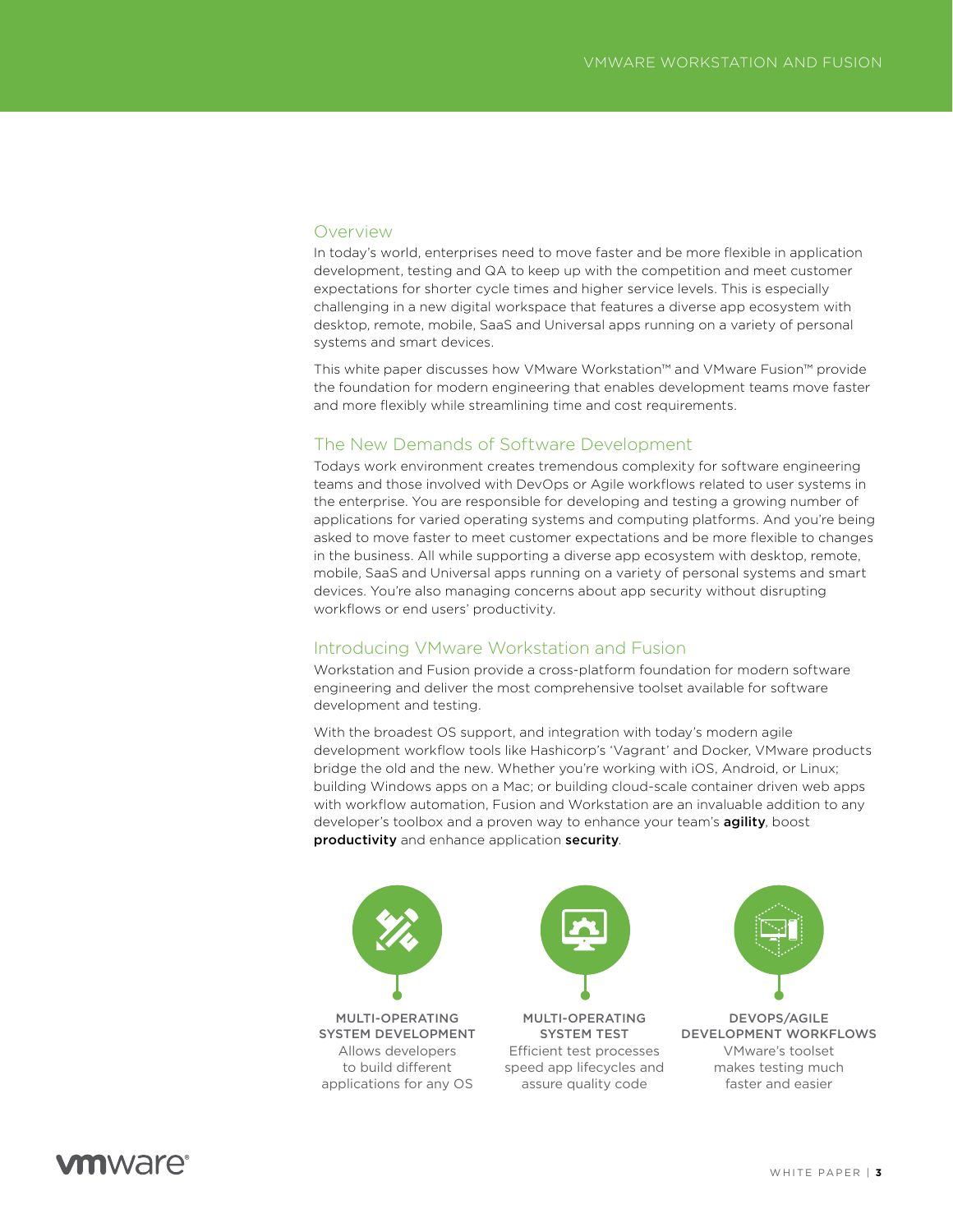#### <span id="page-3-0"></span>Improving Organizational Agility

Things change rapidly in the business world – new opportunities open up, others close. You need to be able to add and subtract applications and run development and testing activities quickly, from any location and without disrupting workflows.

With Workstation and Fusion, developers can work anytime, anywhere from any Intel x86-based device, eliminating the need for multiple devices just to do your job. Workstation and Fusion allow you to easily plug into different workflows, using modern automation tools, so you only have to build things once and then distribute as needed.

Workstation and Fusion help developers increase team and organizational agility by:

#### Providing the foundation of modern development and testing

With Workstation and Fusion, your team can develop and test applications in a virtual sandbox, and rapidly create and eliminate virtual production environments. From traditional desktop applications for Windows or Mac, server applications built on Linux, or modern container-driven cloud native applications, the VMware platform is an essential foundation of a modern agile development workflow.

#### Automating and deploying from CLI

Use modern automation tools like Vagrant or configuration management tools like Chef to 'codify' the rapid and repeatable creation and elimination of virtual machines and their applications' dependencies. Run headless VMs from the command line, or integrate into a container-based automation workflow using docker-machine and Photon OS.

#### Boosting Software Development Productivity

As more aspects of the business become more software-driven, and applications of all sorts become more essential to organizational success of the business, expectations of software development grow. You are simply expected to do a lot more and in less time.

Workstation and Fusion increase the productivity of software development teams with multiple templates, tools and resources that allow for increased automation, deployment and scalability.

#### Pre-built images

When you use Workstation and Fusion, you can leverage a comprehensive library of templates purpose built for developers. You can also leverage a wide community of contributors sharing VMware-based templates and container-based images pre-built for developer workflows of every type. As a result, you'll spend much less time building the foundation for your development efforts; e.g., new operating systems and tool environments, and more time on development. You'll be able to get things up and working faster.

### **vm**ware<sup>®</sup>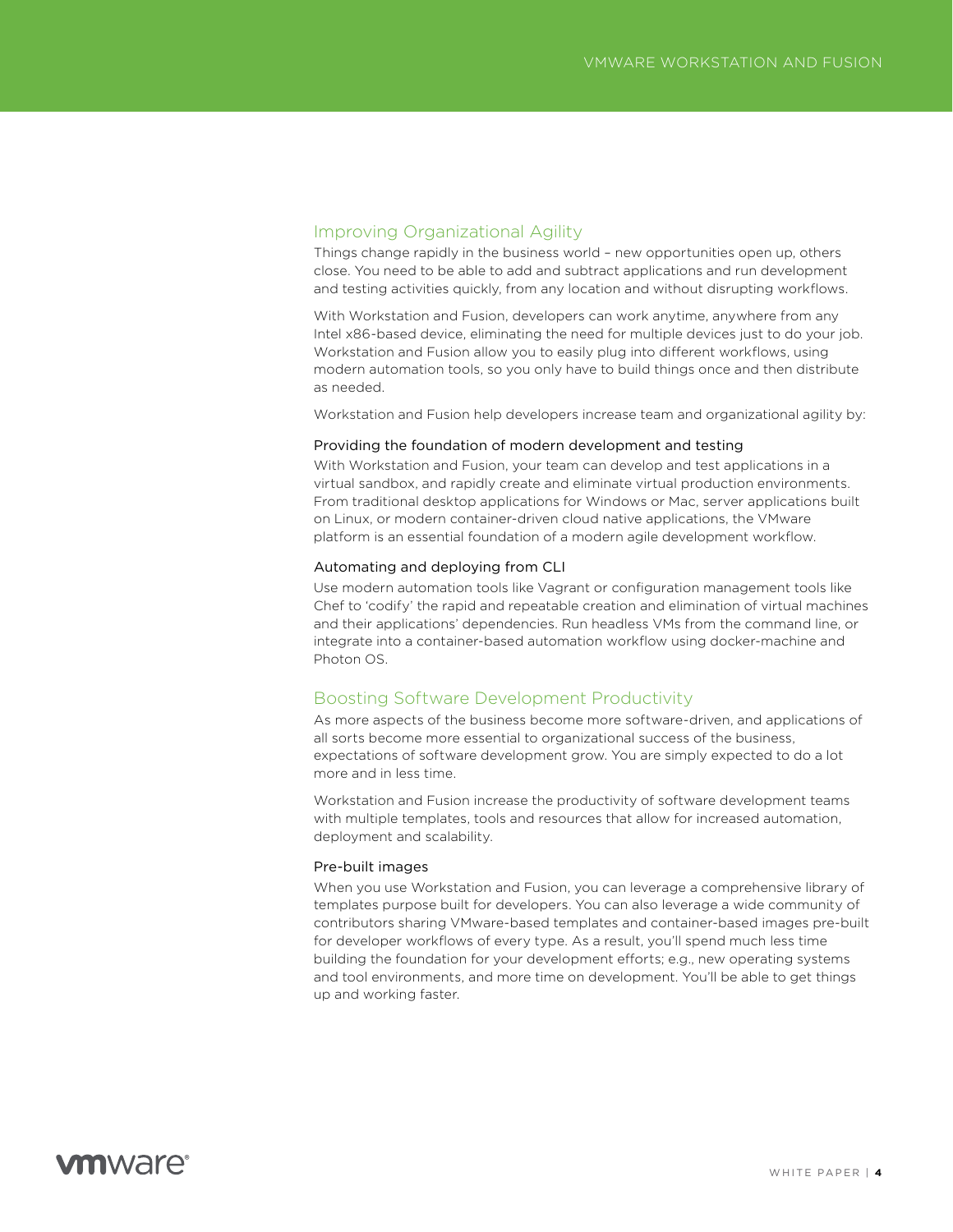#### <span id="page-4-0"></span>Building, testing and debugging Windows 10 apps

With Workstation and Fusion, you can build modern 'Universal Windows Platform' applications with support for Windows 10 and the latest touch devices with accelerometer and multi-touch pass-through on Windows 8 and Windows 10 hosts. This is important for cross-platform developers that are running Windows apps or an OS on a Mac. Workstation and Fusion provide the capability build an app on a VM and move it around as needed.

#### Containers for building cloud native apps

With VMware, you can easily build highly scalable cloud native applications right on your desktop that are ready to migrate to production clouds. Use VMware Photon OS™ and get your apps ready for the cloud with the VMware Cloud Native Application stack. Build applications locally using PhotonOS, and then automate their lifecycle deployment into highly scalable production systems running Photon Platform, or into traditional VMware vSphere® data center environments using vSphere Integrated Containers. This makes for easy deployment and scaling and saves valuable time and resources.

#### Enhancing System Security

Cyber security continues to rank as one of the most important topics for any CIO.

Workstation and Fusion are built on over 15 years of virtualization excellence. Thanks to powerful security features, these products provide the most stable and secure local desktop virtualization platform in the industry. As a result, millions of software developers and organizations around the world in multiple industries rely on VMware's solutions today. Some of the key reasons they feel secure include:

#### Encrypted VM's for maximum security

If you're running production-level code in your test virtual machine, it's important to keep it secure. Built-in VMware encryption ensures that every virtual machine is secure and can only be accessed by authorized users.

#### Secure file sharing and paths from host to guest

Workstation and Fusion reduce the need to re-download source code over potentially insecure networks during deployment by leveraging shared folders. You can then re-use the same local files within your development or testing virtual machine environments without having to download them over the air or sync them into source code repositories first. For example, if you have your source code folder on the Mac, any changes you make to the folder are automatically made to VMs running on the mapped guest.

#### Better security in your apps

By running your code in a virtual machine you can test the 'hardness' of your application in a secure self-contained and destructible environment, isolated from your host machine. You can even take a snapshot or clone of your VM to ensure you have a safe rollback without the worry of damage or compromise.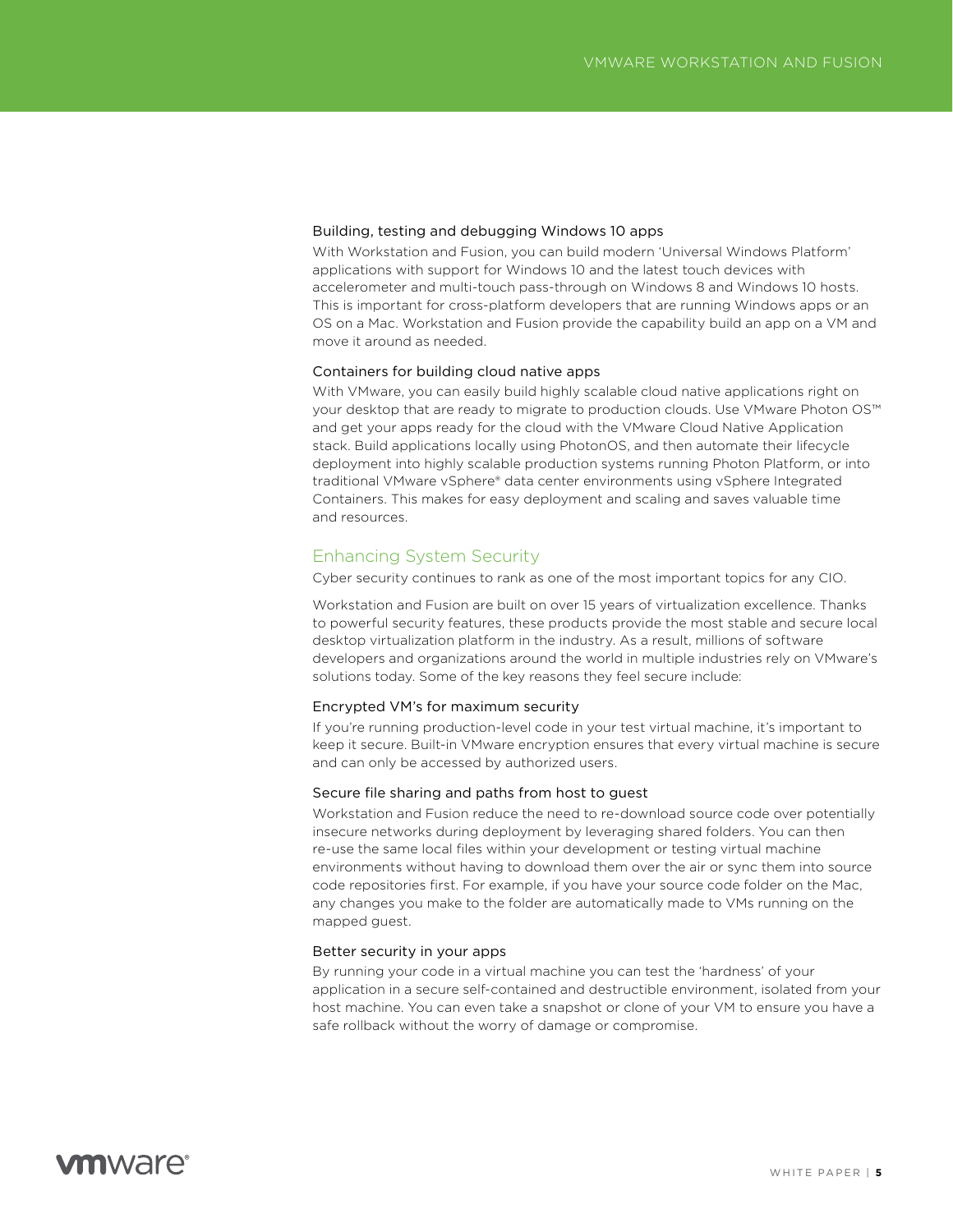#### <span id="page-5-0"></span>World-class support and a global community

VMware offers world-class 24x7 support in a variety of packages to suite every software developer's needs: ranging from free to full SLA-backed phone support, coupled with an extensive and active worldwide community ready to help.

#### Learn More

With over 15 years of virtualization excellence, millions of satisfied customers, and a collaborative global community, Workstation and Fusion provide the modern platform of choice for software developers.

Whether they are working on multi-operating system development, multi-operating system testing or DevOps and Agile workflows, software developers in businesses of all shapes and sizes depend on these solutions to improve their organization's agility, boost productivity and enhance system security.

See what Workstation and Fusion can do for your development team.

Mac users can try Fusion Pro for free at<www.vmware.com/products/fusion-pro>

And Windows and Linux users can try Workstation Pro for free at <www.vmware.com/products/workstation>.

[\\*http://fliplet.com/blog/enterprise-mobility-statistics-infographic/](*http://fliplet.com/blog/enterprise-mobility-statistics-infographic/) 

### **vm**ware<sup>®</sup>